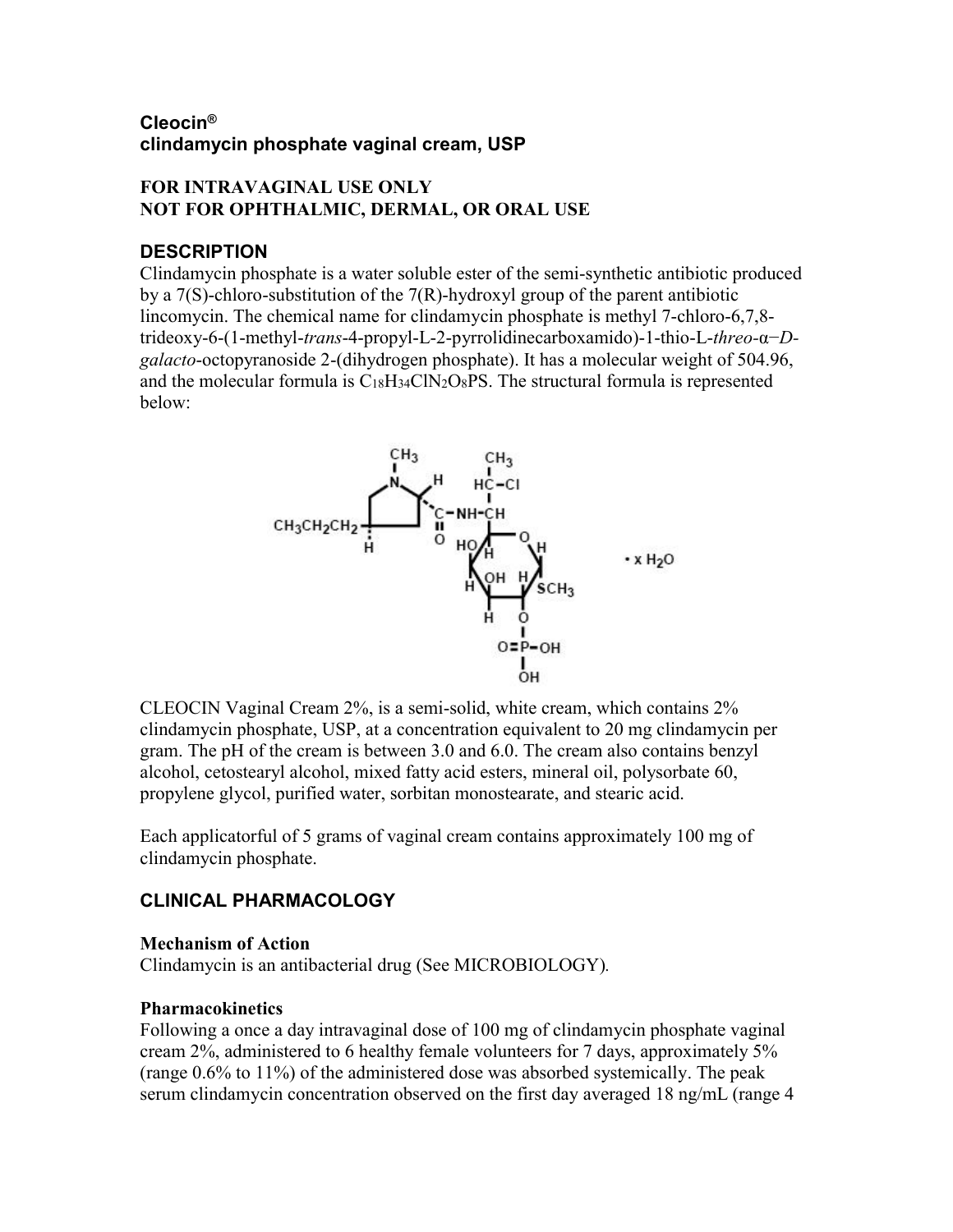to 47 ng/mL) and on day 7 it averaged 25 ng/mL (range 6 to 61 ng/mL). These peak concentrations were attained approximately 10 hours post-dosing (range 4–24 hours).

Following a once a day intravaginal dose of 100 mg of clindamycin phosphate vaginal cream 2%, administered for 7 consecutive days to 5 women with bacterial vaginosis, absorption was slower and less variable than that observed in healthy females. Approximately 5% (range 2% to 8%) of the dose was absorbed systemically. The peak serum clindamycin concentration observed on the first day averaged 13 ng/mL (range 6 to 34 ng/mL) and on day 7 it averaged 16 ng/mL (range 7 to 26 ng/mL). These peak concentrations were attained approximately 14 hours post-dosing (range 4–24 hours).

There was little or no systemic accumulation of clindamycin after repeated vaginal dosing of clindamycin phosphate vaginal cream 2%. The systemic half-life was 1.5 to 2.6 hours.

# **MICROBIOLOGY**

#### Mechanism of Action

Clindamycin inhibits bacterial protein synthesis by binding to the 23S RNA of the 50S subunit of the ribosome. Clindamycin is predominantly bacteriostatic. Although clindamycin phosphate is inactive *in vitro*, rapid *in vivo* hydrolysis converts it to active clindamycin.

### Resistance

Resistance to clindamycin is most often caused by modification of the target site on the ribosome, usually by chemical modification of RNA bases by point mutations in RNA or occasionally in proteins. Cross resistance has been demonstrated between lincosamides, macrolides and streptogramins B in some organisms. Cross resistance has been demonstrated between clindamycin and lincomycin.

#### Antibacterial Activity

Culture and sensitivity testing of bacteria are not routinely performed to establish the diagnosis of bacterial vaginosis (see INDICATIONS AND USAGE); standard methodology for the susceptibility testing of the potential bacterial pathogens, *Gardnerella vaginalis, Mobiluncus* spp., or *Mycoplasma hominis*, has not been defined.

The following *in vitro* data are available but their clinical significance is unknown. Clindamycin is active *in vitro* against most isolates of the following organisms reported to be associated with bacterial vaginosis:

- *Bacteroides* spp.
- *Gardnerella vaginalis*
- *Mobiluncus* spp.
- *Mycoplasma hominis*
- *Peptostreptococcus* spp.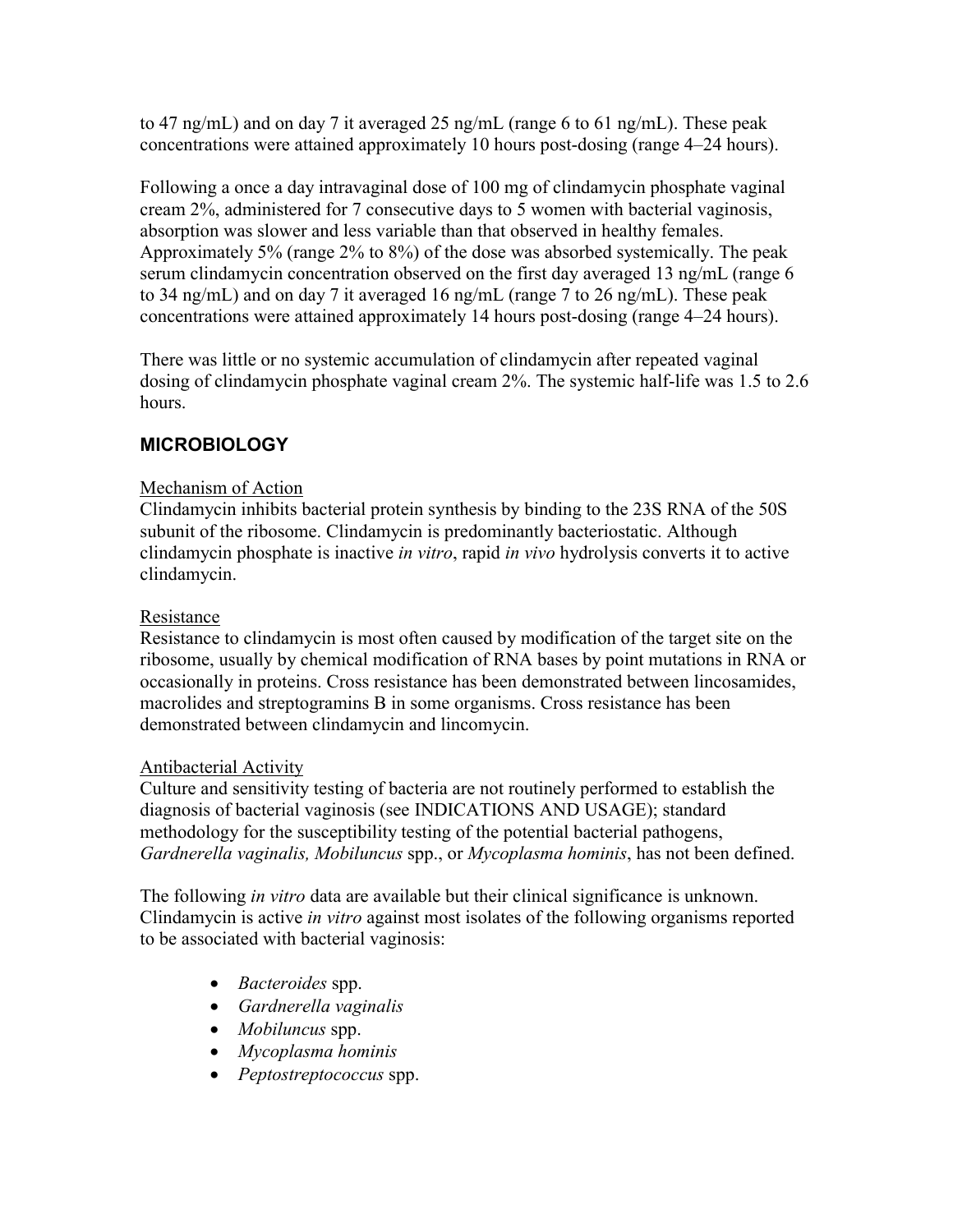## **INDICATIONS AND USAGE**

CLEOCIN Vaginal Cream 2%, is indicated in the treatment of bacterial vaginosis (formerly referred to as *Haemophilus* vaginitis, *Gardnerella* vaginitis, nonspecific vaginitis, *Corynebacterium* vaginitis, or anaerobic vaginosis). CLEOCIN Vaginal Cream 2%, can be used to treat non-pregnant women and pregnant women during the second and third trimester. (See CLINICAL STUDIES.)

**NOTE:** For purposes of this indication, a clinical diagnosis of bacterial vaginosis is usually defined by the presence of a homogeneous vaginal discharge that (a) has a pH of greater than 4.5, (b) emits a "fishy" amine odor when mixed with a 10% KOH solution, and (c) contains clue cells on microscopic examination. Gram's stain results consistent with a diagnosis of bacterial vaginosis include (a) markedly reduced or absent *Lactobacillus* morphology, (b) predominance of *Gardnerella* morphotype, and (c) absent or few white blood cells.

Other pathogens commonly associated with vulvovaginitis, eg, *Trichomonas vaginalis, Chlamydia trachomatis, N. gonorrhoeae, Candida albicans,* and *Herpes simplex* virus should be ruled out.

# **CONTRAINDICATIONS**

CLEOCIN Vaginal Cream 2%, is contraindicated in individuals with a history of hypersensitivity to clindamycin, lincomycin, or any of the components of this vaginal cream. CLEOCIN Vaginal Cream 2%, is also contraindicated in individuals with a history of regional enteritis, ulcerative colitis, or a history of "antibiotic-associated" colitis.

## **WARNINGS**

**Pseudomembranous colitis has been reported with nearly all antibacterial agents, including clindamycin, and may range in severity from mild to life-threatening. Orally and parenterally administered clindamycin has been associated with severe colitis which may end fatally. Diarrhea, bloody diarrhea, and colitis (including pseudomembranous colitis) have been reported with the use of orally and parenterally administered clindamycin, as well as with topical (dermal and vaginal) formulations of clindamycin. Therefore, it is important to consider this diagnosis in patients who present with diarrhea subsequent to the administration of clindamycin, even when administered by the vaginal route, because approximately 5% of the clindamycin dose is systemically absorbed from the vagina.**

Treatment with antibacterial agents alters the normal flora of the colon and may permit overgrowth of clostridia. Studies indicate that a toxin produced by *Clostridioides difficile*  is a primary cause of "antibiotic-associated" colitis.

After the diagnosis of pseudomembranous colitis has been established, therapeutic measures should be initiated. Mild cases of pseudomembranous colitis usually respond to discontinuation of the drug alone. In moderate to severe cases, consideration should be given to management with fluids and electrolytes, protein supplementation, and treatment with an antibacterial drug clinically effective against *Clostridioides difficile* colitis.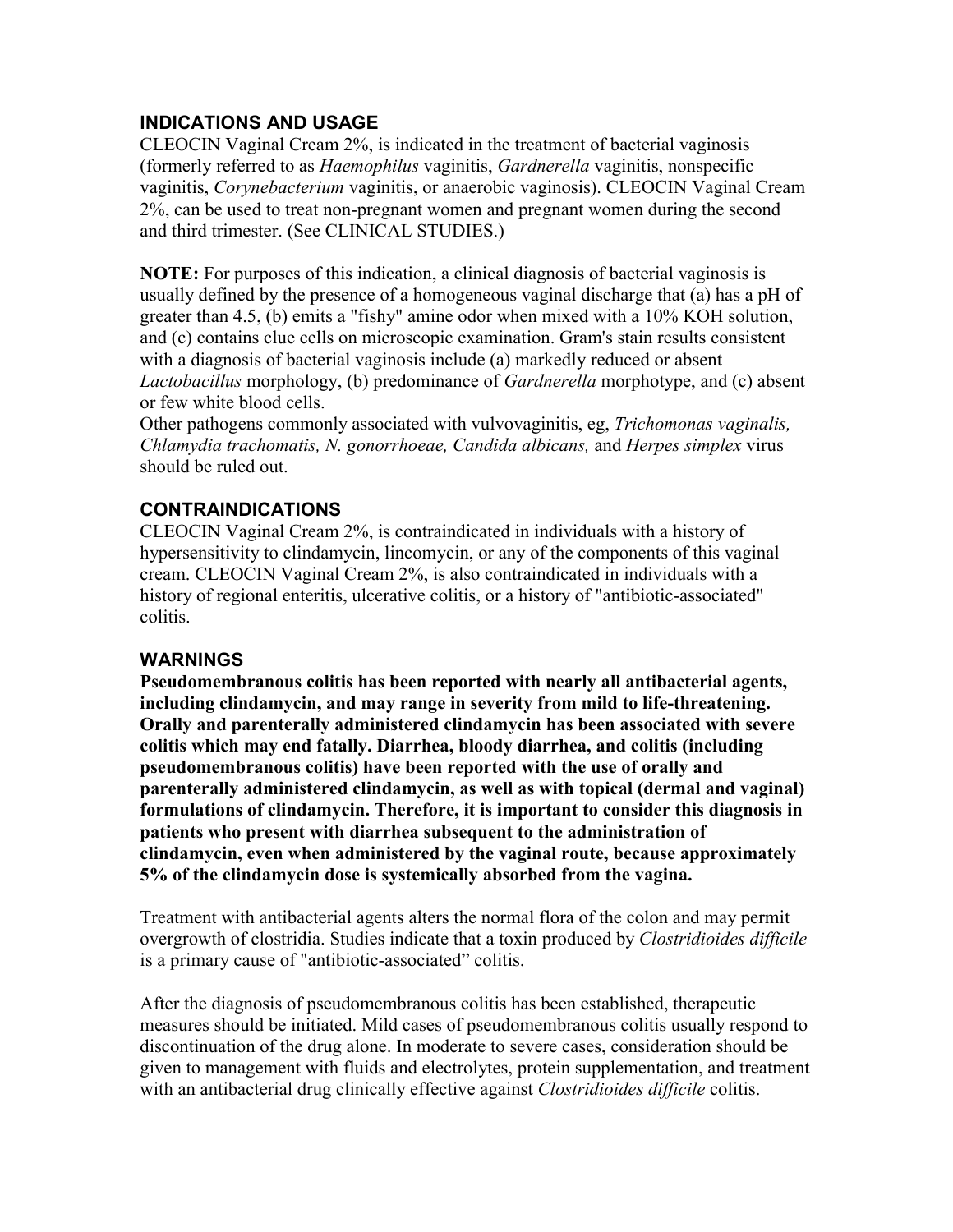Onset of pseudomembranous colitis symptoms may occur during or after antimicrobial treatment.

#### **PRECAUTIONS General**

CLEOCIN Vaginal Cream 2%, contains ingredients that will cause burning and irritation of the eye. In the event of accidental contact with the eye, rinse the eye with copious amounts of cool tap water.

The use of CLEOCIN Vaginal Cream 2% may result in the overgrowth of nonsusceptible organisms in the vagina. In clinical studies involving 600 non-pregnant women who received treatment for 3 days, *Candida albicans* was detected, either symptomatically or by culture, in 8.8% of patients. In 9% of the patients, vaginitis was recorded. In clinical studies involving 1325 non-pregnant women who received treatment for 7 days, *Candida albicans* was detected, either symptomatically or by culture, in 10.5% of patients. Vaginitis was recorded in 10.7% of the patients. In 180 pregnant women who received treatment for 7 days, *Candida albicans* was detected, either symptomatically or by culture, in 13.3% of patients. In 7.2% of the patients, vaginitis was recorded. *Candida albicans,* as reported here, includes the terms: vaginal moniliasis and moniliasis (body as a whole). Vaginitis includes the terms: vulvovaginal disorder, vulvovaginitis, vaginal discharge, trichomonal vaginitis, and vaginitis.

#### **Information for the Patient:**

The patient should be instructed not to engage in vaginal intercourse, or use other vaginal products (such as tampons or douches) during treatment with this product.

**The patient should also be advised that this cream contains mineral oil that may weaken latex or rubber products such as condoms or vaginal contraceptive diaphragms. Therefore, use of such products within 72 hours following treatment with CLEOCIN Vaginal Cream 2%, is not recommended.**

#### **Drug Interactions**

Systemic clindamycin has been shown to have neuromuscular blocking properties that may enhance the action of other neuromuscular blocking agents. Therefore, it should be used with caution in patients receiving such agents.

#### **Carcinogenesis, Mutagenesis, Impairment of Fertility**

Long term studies in animals have not been performed with clindamycin to evaluate carcinogenic potential. Genotoxicity tests performed included a rat micronucleus test and an Ames test. Both tests were negative. Fertility studies in rats treated orally with up to 300 mg/kg/day (31 times the human exposure based on mg/m<sup>2</sup>) revealed no effects on fertility or mating ability.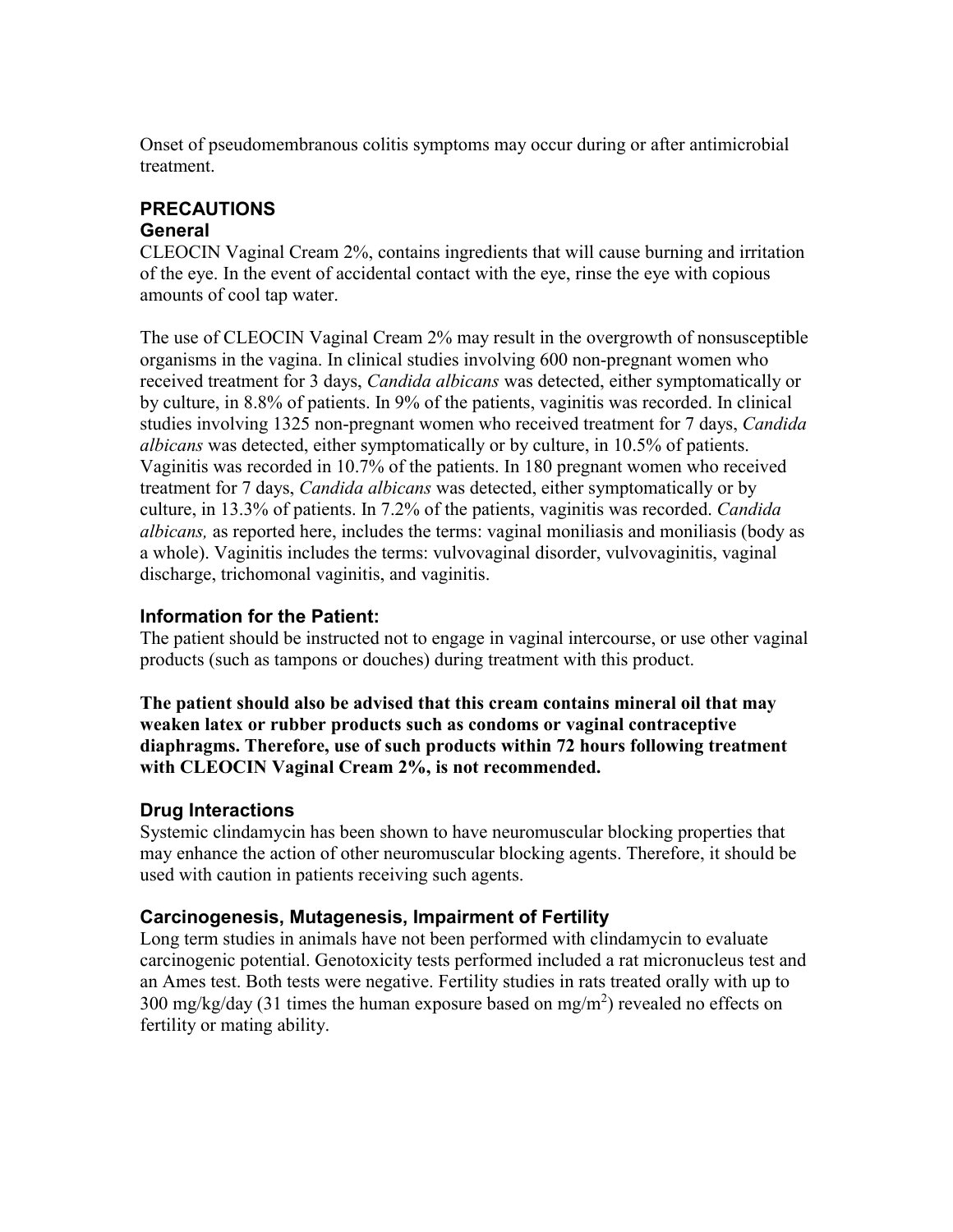#### *Pregnancy: Teratogenic effects*

In clinical trials with pregnant women, the systemic administration of clindamycin during the second and third trimesters, has not been associated with an increased frequency of congenital abnormalities.

Clindamycin vaginal cream should be used during the first trimester of pregnancy only if clearly needed and the benefits outweigh the risks. There are no adequate and wellcontrolled studies in pregnant women during the first trimester of pregnancy.

CLEOCIN Vaginal Cream 2% has been studied in pregnant women during the second trimester. In women treated for seven days, abnormal labor was reported in 1.1% of patients who received clindamycin vaginal cream 2% compared with 0.5% of patients who received placebo.

Reproduction studies have been performed in rats and mice using oral and parenteral doses of clindamycin up to 600 mg/kg/day (62 and 25 times, respectively, the maximum human exposure based on body surface area) and have revealed no evidence of harm to the fetus due to clindamycin. Cleft palates were observed in fetuses from one mouse strain treated intraperitoneally with clindamycin at 200 mg/kg/day (about 10 times the recommended dose based on body surface area conversions). Since this effect was not observed in other mouse strains or in other species, the effect may be strain specific.

#### **Nursing Mothers**

Limited published data based on breast milk sampling reports that clindamycin appears in human breast milk in the range of less than 0.5 to 3.8 mcg/mL at dosages of 150 mg orally to 600 mg intravenously. It is not known if clindamycin is excreted in human breast milk following the use of vaginally administered clindamycin phosphate.

Clindamycin has the potential to cause adverse effects on the breast-fed infant's gastrointestinal flora. If clindamycin is required by a nursing mother, it is not a reason to discontinue breastfeeding, but an alternate drug may be preferred. Monitor the breast-fed infant for possible adverse effects on the gastrointestinal flora, such as diarrhea, candidiasis (thrush, diaper rash) or rarely, blood in the stool indicating possible antibiotic-associated colitis.

The developmental and health benefits of breastfeeding should be considered along with the mother's clinical need for clindamycin and any potential adverse effects on the breast-fed child from clindamycin or from the underlying maternal condition.

## **Pediatric Use**

Safety and effectiveness in pediatric patients have not been established.

#### **Geriatric Use**

Clinical studies for CLEOCIN Vaginal Cream 2% did not include sufficient numbers of subjects aged 65 and over to determine whether they respond differently from younger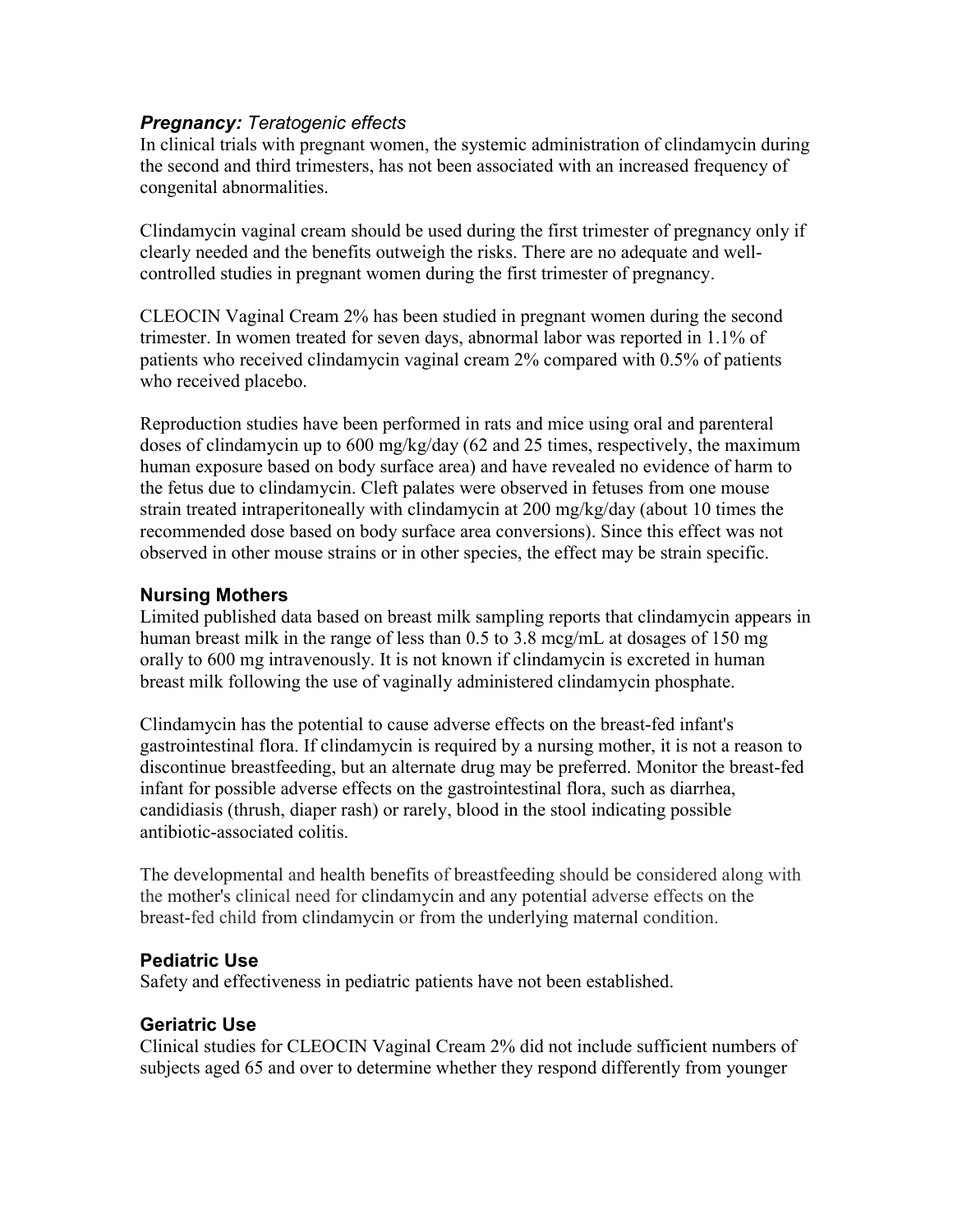subjects. Other reported clinical experience has not identified differences in responses between the elderly and younger patients.

### **ADVERSE REACTIONS Clinical trials**

Non-pregnant Women: In clinical trials involving non-pregnant women, 1.8% of 600 patients who received treatment with CLEOCIN Vaginal Cream 2% for 3 days and 2.7% of 1325 patients who received treatment for 7 days discontinued therapy due to drugrelated adverse events. Medical events judged to be related, probably related, possibly related, or of unknown relationship to vaginally administered clindamycin phosphate vaginal cream 2%, were reported for 20.7% of the patients receiving treatment for 3 days and 21.3% of the patients receiving treatment for 7 days. Events occurring in  $\geq$ 1% of patients receiving clindamycin phosphate vaginal cream 2% are shown in Table 1.

| TABLE 1 – Events Occurring in $\geq$ 1% of Non-pregnant Patients Receiving |                              |          |  |  |
|----------------------------------------------------------------------------|------------------------------|----------|--|--|
| Clindamycin Phosphate Vaginal Cream 2%                                     |                              |          |  |  |
|                                                                            | <b>CLEOCIN Vaginal Cream</b> |          |  |  |
| Event                                                                      | 3 Day                        | 7 Day    |  |  |
|                                                                            | $n=600$                      | $n=1325$ |  |  |
| Urogenital                                                                 |                              |          |  |  |
| Vaginal moniliasis                                                         | 7.7                          | 10.4     |  |  |
| Vulvovaginitis                                                             | 6.0                          | 4.4      |  |  |
| Vulvovaginal disorder                                                      | 3.2                          | 5.3      |  |  |
| Trichomonal vaginitis                                                      |                              | 1.3      |  |  |
| Body as a Whole                                                            |                              |          |  |  |
| Moniliasis (body)                                                          | 1.3                          | 0.2      |  |  |

Other events occurring in  $\leq 1\%$  of the clindamycin vaginal cream 2% groups include: *Urogenital system:* vaginal discharge, metrorrhagia, urinary tract infection,

endometriosis, menstrual disorder, vaginitis/vaginal infection, and vaginal pain.

*Body as a whole:* localized abdominal pain, generalized abdominal pain, abdominal cramps, halitosis, headache, bacterial infection, inflammatory swelling, allergic reaction, and fungal infection.

*Digestive system:* nausea, vomiting, constipation, dyspepsia, flatulence, diarrhea, and gastrointestinal disorder.

*Endocrine system:* hyperthyroidism.

*Central nervous system:* dizziness and vertigo.

*Respiratory system:* epistaxis.

*Skin:* pruritus (non-application site), moniliasis, rash, maculopapular rash, erythema, and urticaria.

*Special senses:* taste perversion.

Pregnant Women: In a clinical trial involving pregnant women during the second trimester, 1.7% of 180 patients who received treatment for 7 days discontinued therapy due to drug-related adverse events. Medical events judged to be related, probably related,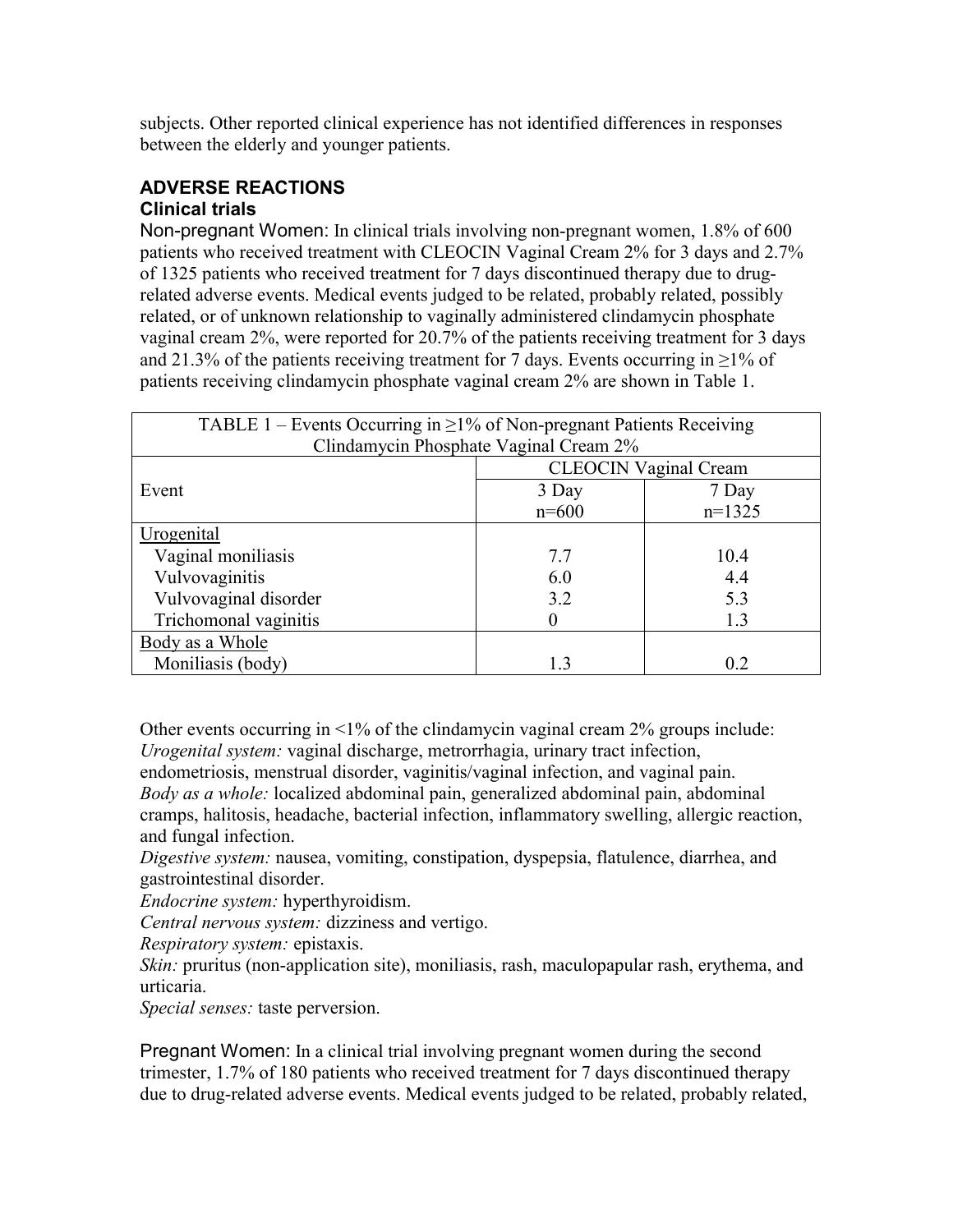possibly related, or of unknown relationship to vaginally administered clindamycin phosphate vaginal cream 2%, were reported for 22.8% of pregnant patients. Events occurring in ≥1% of patients receiving either clindamycin phosphate vaginal cream 2% or placebo are shown in Table 2.

| TABLE 2 - Events Occurring in $\geq$ 1% of Pregnant Patients Receiving |                |         |  |  |  |
|------------------------------------------------------------------------|----------------|---------|--|--|--|
| Clindamycin Phosphate Vaginal Cream 2% or Placebo                      |                |         |  |  |  |
|                                                                        | <b>CLEOCIN</b> | Placebo |  |  |  |
|                                                                        | Vaginal Cream  |         |  |  |  |
| Event                                                                  | 7 DAY          | 7 Day   |  |  |  |
|                                                                        | $n=180$        | $n=184$ |  |  |  |
| Urogenital                                                             |                |         |  |  |  |
| Vaginal moniliasis                                                     | 13.3           | 7.1     |  |  |  |
| Vulvovaginal disorder                                                  | 6.7            | 7.1     |  |  |  |
| Abnormal labor                                                         |                | 0.5     |  |  |  |
| Body as a Whole                                                        |                |         |  |  |  |
| Fungal infection                                                       | 1.7            |         |  |  |  |
| Skin                                                                   |                |         |  |  |  |
| Pruritus, non-application site                                         |                |         |  |  |  |

Other events occurring in <1% of the clindamycin vaginal cream 2% group include: *Urogenital system:* dysuria, metrorrhagia, vaginal pain, and trichomonal vaginitis. *Body as a whole:* upper respiratory infection.

*Skin:* pruritus (topical application site) and erythema.

#### **Post-marketing Experience**

Because these reactions are reported voluntarily from a population of uncertain size, it is not always possible to reliably estimate their frequency or establish a causal relationship to drug exposure.

In the post-marketing period, there have been case reports of pseudomembranous colitis with the use of clindamycin phosphate vaginal cream.

#### **Other clindamycin formulations:**

Clindamycin vaginal cream affords minimal peak serum levels and systemic exposure (AUCs) of clindamycin compared to 100 mg oral clindamycin dosing. Although these lower levels of exposure are less likely to produce the common reactions seen with oral clindamycin, the possibility of these and other reactions cannot be excluded presently. Data from well-controlled trials directly comparing clindamycin administered orally to clindamycin administered vaginally are not available.

The following adverse reactions and altered laboratory tests have been reported with the **oral or parenteral** use of clindamycin:

*Infections and Infestations: Clostridioides difficile* colitis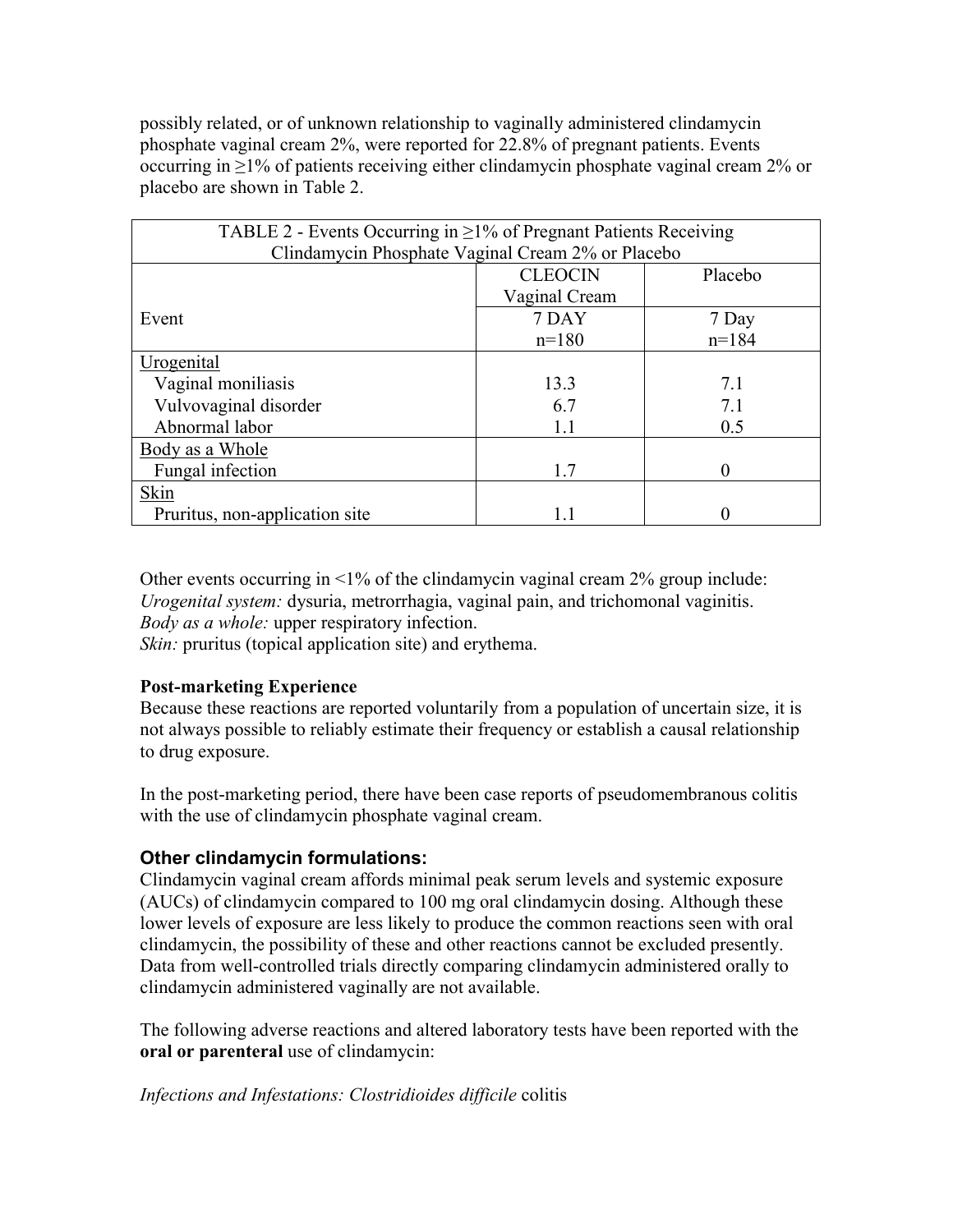*Gastrointestinal:* Abdominal pain, esophagitis, nausea, vomiting, diarrhea, and pseudomembranous colitis. (See WARNINGS.)

*Hematopoietic:* Transient neutropenia (leukopenia), eosinophilia, agranulocytosis, and thrombocytopenia have been reported. No direct etiologic relationship to concurrent clindamycin therapy could be made in any of these reports.

*Hypersensitivity Reactions:* Maculopapular rash and urticaria have been observed during drug therapy. Generalized mild to moderate morbilliform-like skin rashes are the most frequently reported of all adverse reactions. Cases of Acute Generalized Exanthematous Pustulosis (AGEP), erythema multiforme, some resembling Stevens-Johnson syndrome, have been associated with clindamycin. A few cases of anaphylactoid reactions have been reported. If a hypersensitivity reaction occurs, the drug should be discontinued.

*Liver:* Jaundice and abnormalities in liver function tests have been observed during clindamycin therapy.

*Musculoskeletal:* Cases of polyarthritis have been reported.

*Renal:* Acute kidney injury

*Immune System:* Drug reaction with eosinophilia and systemic symptoms (DRESS) cases have been reported.

#### **OVERDOSAGE**

Vaginally applied clindamycin phosphate vaginal cream 2% could be absorbed in sufficient amounts to produce systemic effects. (See WARNINGS.)

#### **DOSAGE AND ADMINISTRATION**

The recommended dose is one applicatorful of clindamycin phosphate vaginal cream 2%, (5 grams containing approximately 100 mg of clindamycin phosphate) intravaginally, preferably at bedtime, for 3 or 7 consecutive days in non-pregnant patients and for 7 consecutive days in pregnant patients. (See CLINICAL STUDIES.)

#### **HOW SUPPLIED**

CLEOCIN Vaginal Cream 2%, (clindamycin phosphate vaginal cream) is supplied as follows:

40 g tube (with 7 disposable applicators) NDC 0009-3448-01

Store at controlled room temperature 20 $\degree$  to 25 $\degree$  C (68 $\degree$  to 77 $\degree$  F) [see USP]. Protect from freezing.

#### **CLINICAL STUDIES**

In two clinical studies involving 674 evaluable non-pregnant women with bacterial vaginosis comparing CLEOCIN Vaginal Cream 2% for 3 or 7 days, the clinical cure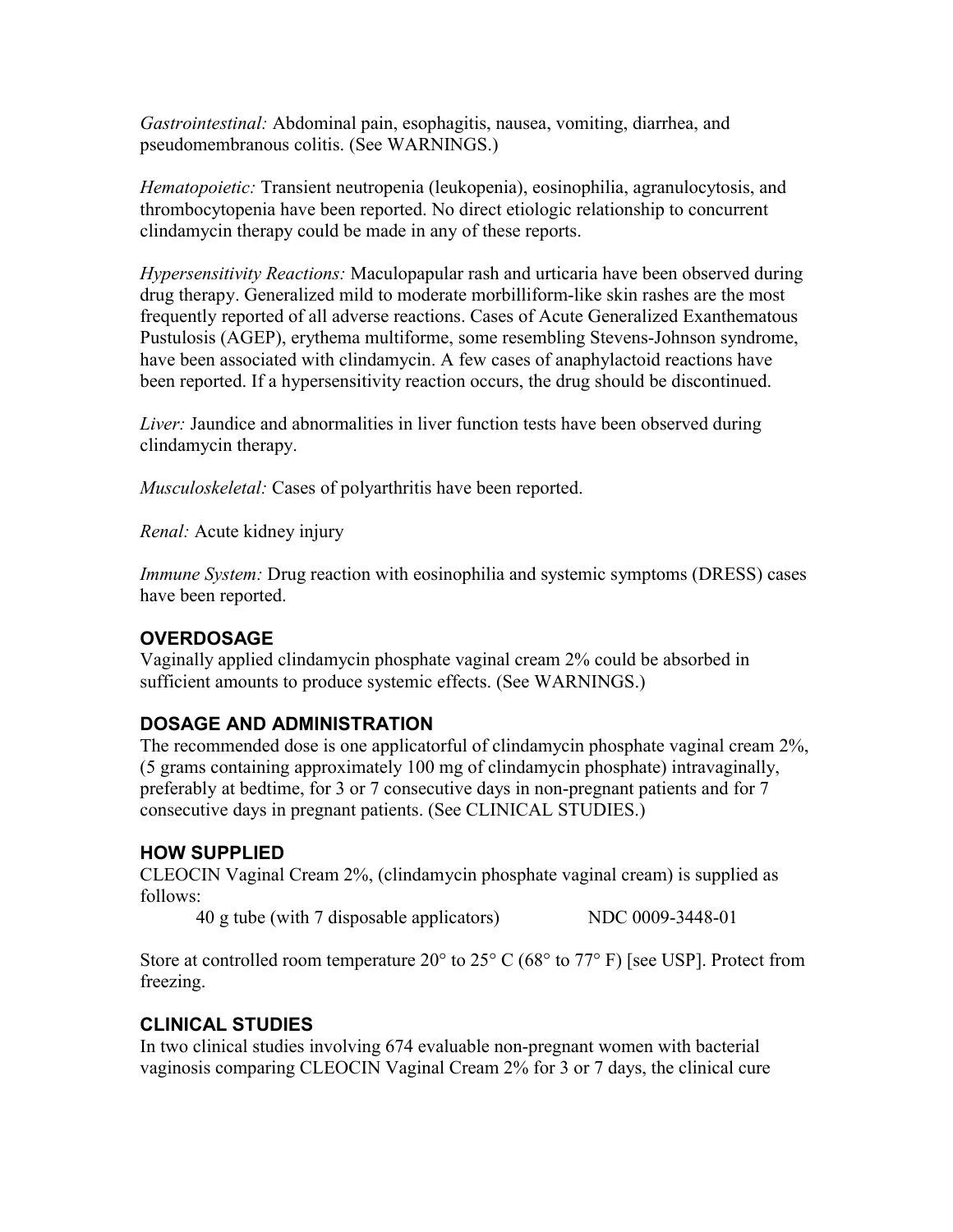rates, determined at 1 month posttherapy, ranged from 72% to 81% for the 3-day treatment and 84% to 86% for the 7-day treatment.

|                | CLEOCIN 3 Day | CLEOCIN 7 Day |     |
|----------------|---------------|---------------|-----|
| US Study       | 94/131        | 72\% 110\128  | 86% |
| European Study | 161/199       | 81\% 181\216  | 84% |

In a clinical study involving 249 evaluable pregnant patients in the second and third trimester treated for 7 days, the clinical cure rate, determined at 1 month posttherapy, was 60% (77/129) in the clindamycin arm and 9% (11/120) for the vehicle arm. The determination of clinical cure was based on the absence of a "fishy" amine odor when the vaginal discharge was mixed with a 10% KOH solution and the absence of clue cells on microscopic examination.

#### **Rx only**

This product's labeling may have been updated. For the most recent prescribing information, please visit [www.pfizer.com.](http://www.pfizer.com/)

 $\sum$  Pfizer

Distributed by **Pharmacia & Upjohn Company LLC** A subsidiary of Pfizer Inc. New York, NY 10017

LAB-0043-14.0 Revised 5/2022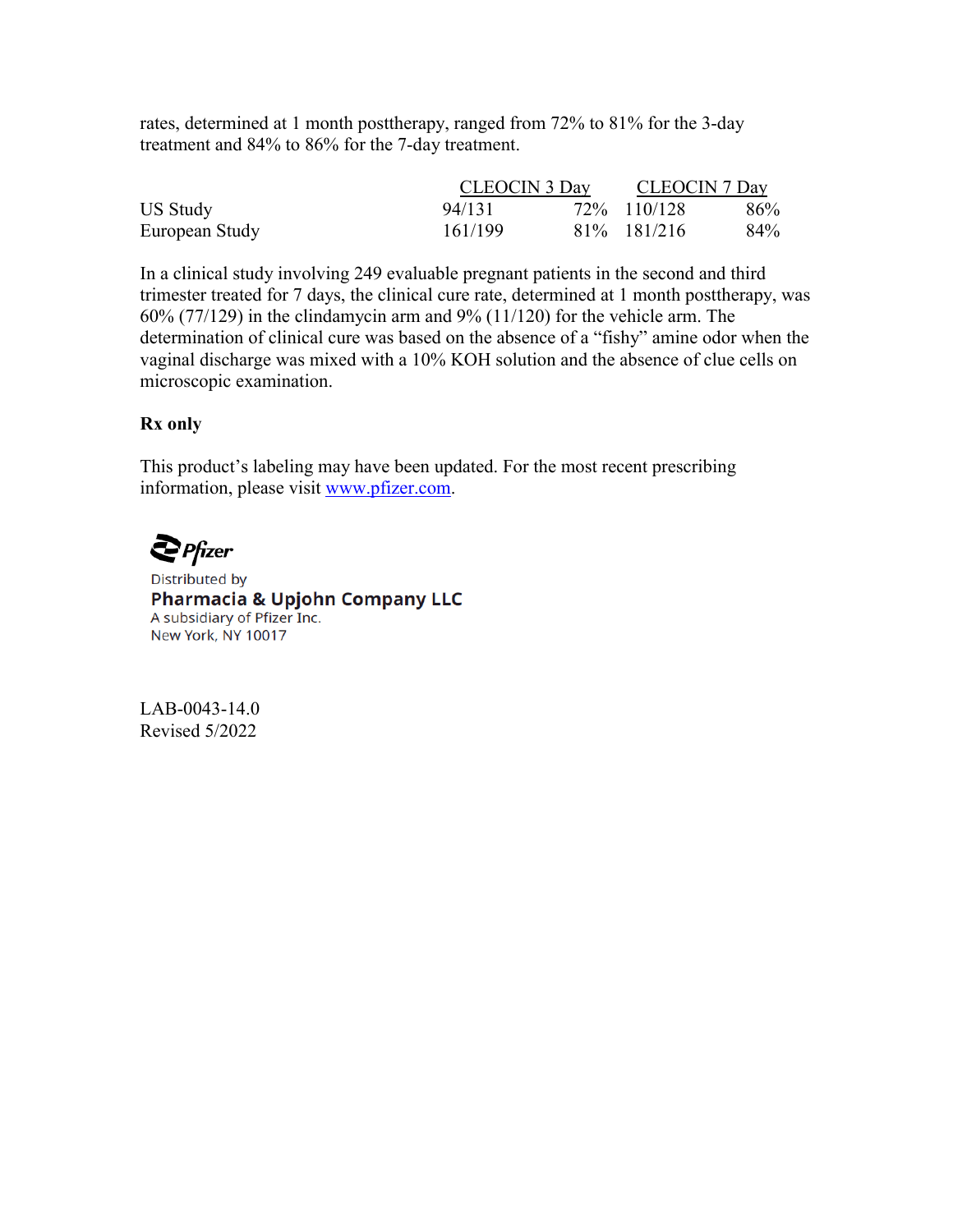## **DIRECTIONS FOR USE**

Disposable plastic applicators are provided with this package. They are designed to allow proper vaginal administration of the cream.

Remove cap from cream tube. Screw a plastic applicator on the threaded end of the tube.

Rolling tube from the bottom, squeeze gently and force the medication into the applicator. The applicator is filled when the plunger reaches its predetermined stopping point.

Unscrew the applicator from the tube and replace the cap.



While lying on your back, firmly grasp the applicator barrel and insert into vagina as far as possible without causing discomfort.

Slowly push the plunger until it stops.

Carefully withdraw applicator from vagina, and discard applicator.



REMEMBER TO APPLY ONE APPLICATORFUL EACH NIGHT BEFORE BEDTIME, OR AS PRESCRIBED BY YOUR DOCTOR.